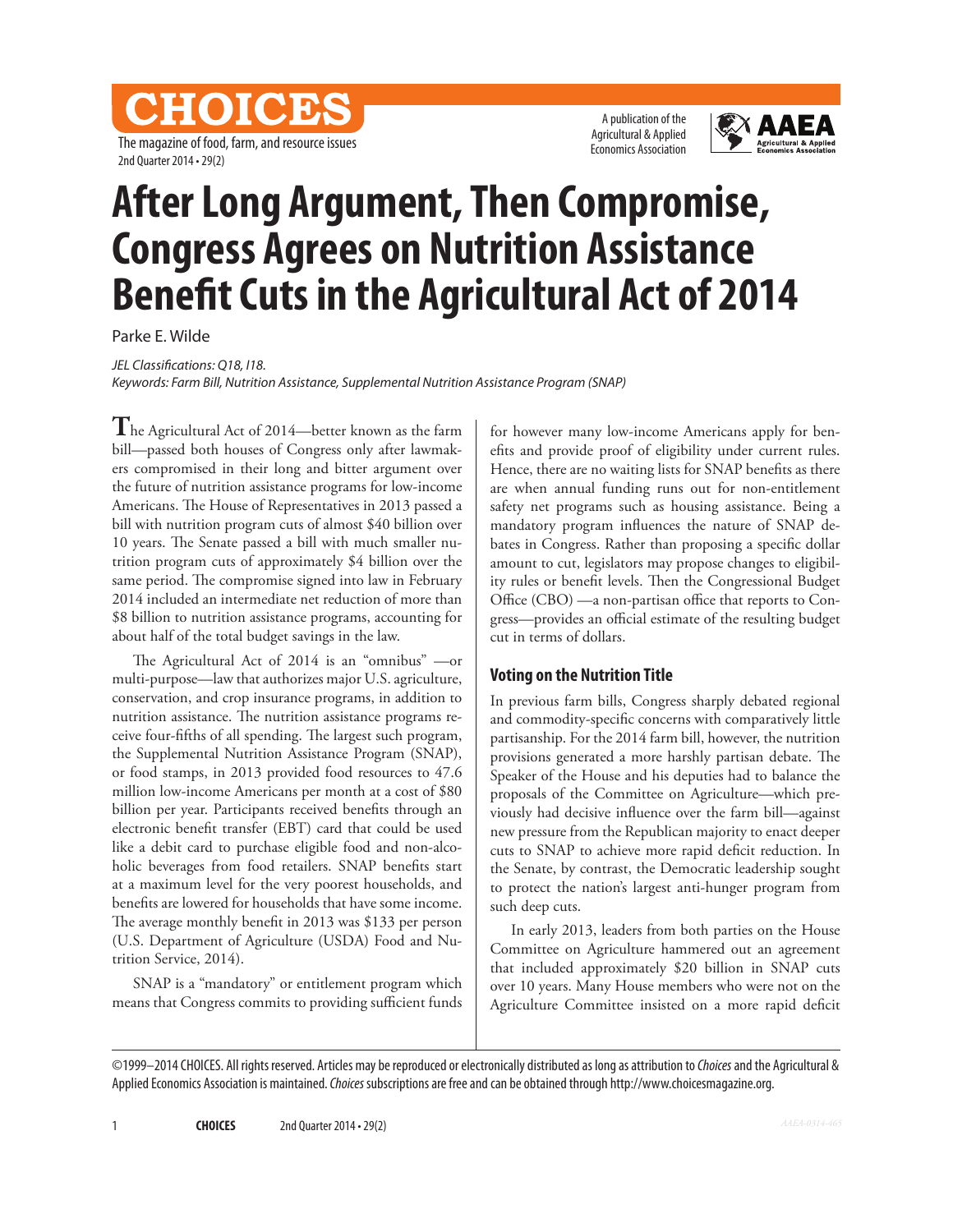reduction. In a major shock for U.S. agricultural policy in June, the full House of Representatives rejected the committee-supported bill. In late summer 2013, the House passed an agriculture-only bill, without Democratic support. In September, the House passed a separate bill, reauthorizing SNAP but cutting the program by \$40 billion over 10 years, again without Democratic support. These House bills nearly ended the practice, which dated to the 1970s, of combining farm programs and nutrition assistance in a single omnibus bill to win bipartisan political support from both farm-state and urban legislators.

In fall 2013, conferees from the House met with their counterparts from the Senate, which had passed a bill with SNAP cuts only one-tenth as large, to work out their differences. In January 2014, the conferees recommended SNAP cuts of \$8 billion over 10 years, which is the compromise that finally became law. The conferees re-attached the nutrition provisions to the remainder of the farm bill. This combined bill passed the House of Representatives on January 29, 2014, with support from 162

Republicans and 89 Democrats. Opponents included 63 Republicans and 103 Democrats.

The farm bill passed the Senate on February 4, 2014, with support from 22 Republicans and 44 Democrats. Opponents, including 23 Republicans and 9 Democrats, had diametrically opposed motivations. For example, Sen. Jeff Sessions (R-AL) said, "I remain concerned that the reforms to the SNAP program, the food stamp program, are much too modest" (Kasperowicz, 2014). On the other side of the aisle, Sen. Elizabeth Warren (D-MA) said, "There are important provisions in the farm bill, but I cannot support legislation that further slashes the SNAP program" (Warren, 2014).

In the end, the nutrition title remained part of the Agricultural Act of 2014 with bipartisan support, much as in earlier farm bills from the 1970s onward. However, partisan identity was far more prominent in the fierce Congressional debate, which delayed passage of the farm bill by more than a year. Despite the final passage, the coalition that favors including a nutrition title in the farm bill appeared more fragile than ever before.





# **Several Types of SNAP Cuts Were Proposed in 2013**

In 2013 farm bill discussions, legislators proposed several major and minor changes to SNAP eligibility rules and benefit levels. Two of these proposals turned out to be most important:

- In a major proposal that did not survive into the final Agricultural Act of 2014, the House of Representatives in 2013 proposed to eliminate some types of "categorical eligibility," which allowed participants in certain other safety-net programs to become automatically eligible for SNAP. The CBO estimated that this proposal would make 2.1 million people ineligible and reduce SNAP spending by more than \$11 billion over 10 years (Bolen, Rosenbaum, and Dean, 2014).
- In a change that did survive into the final law, both the House and Senate altered how energy assistance benefits are counted when the SNAP benefit amount is determined. CBO estimated that this change would have saved more than \$8 billion over 10 years (Bolen, Rosenbaum, and Dean, 2014), representing a total cut to SNAP benefits nationwide of approximately 1%.

The impact of this latter change was distributed unevenly across states and households. Some states previously had provided many SNAP households with small amounts of energy assistance through the Low-Income Energy Assistance Program (LIHEAP), which allowed participants to take an energy-related deduction in the official computation of their income for SNAP. This deduction, in turn, allowed these households to receive a higher SNAP benefit. By changing the rules so that small amounts of LI-HEAP assistance no longer triggered a deduction, Congress effectively reduced SNAP benefits. The reduction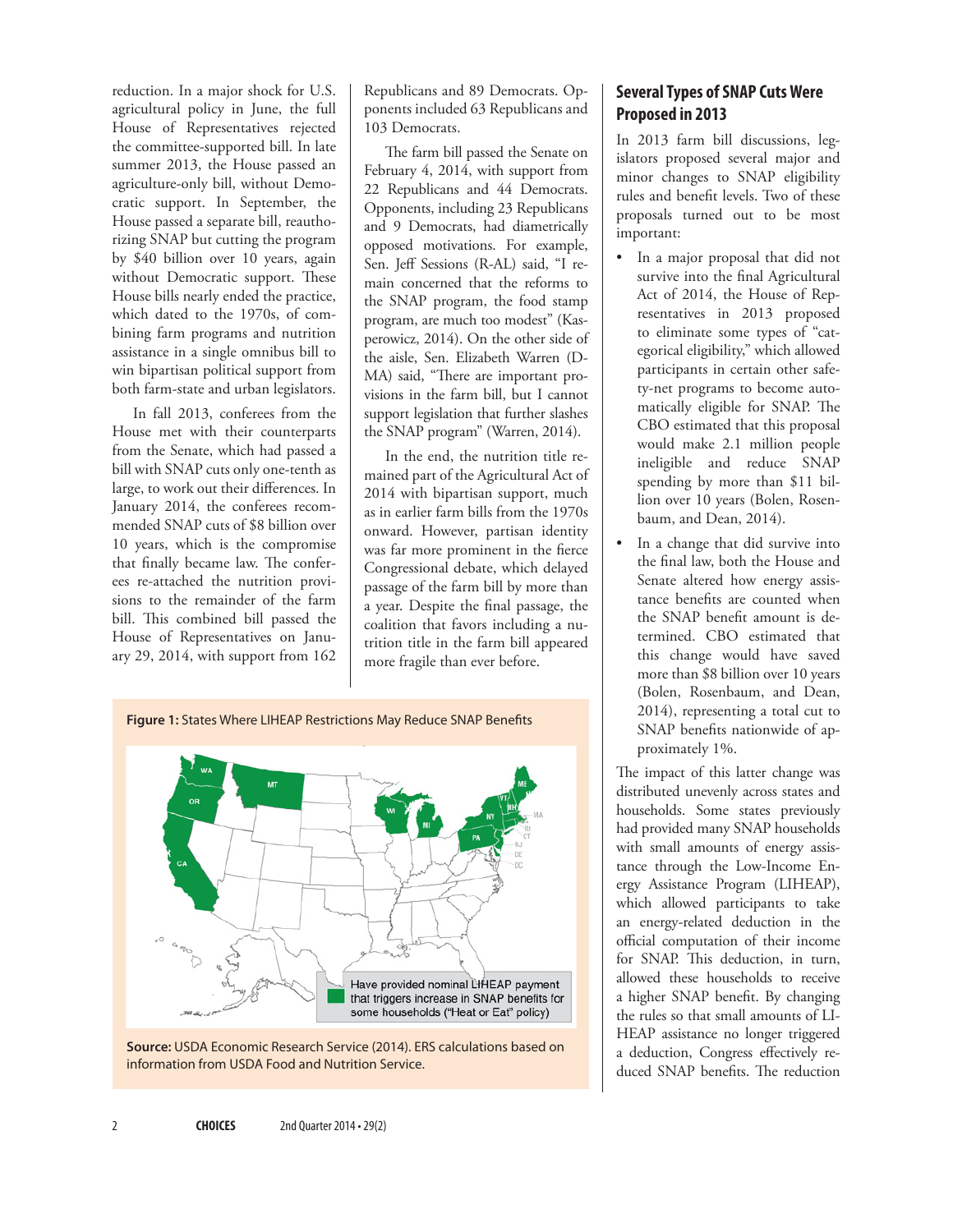was concentrated in a comparatively small group of households, amounting to 3.7% of SNAP participants. While these households would have experienced a large benefit cut—approximately \$90 per household per month on average—no SNAP participants would have been kicked out of the program. The states that had previously provided small amounts of energy assistance were located in the Northeast, the Upper Midwest, and the West, so SNAP participants in these states took the full brunt of this cut (Figure 1).

In addition to the cuts proposed in the 2014 bill, SNAP participants also recently experienced benefit cuts through a different mechanism. In most years, the maximum SNAP benefit is set equal to 100% of the Thrifty Food Plan, which is an official benchmark monthly food budget. In response to the financial crisis of the late 2000s and the Great Recession, the federal government had temporarily increased the maximum SNAP benefit to approximately 113% of the Thrifty Food Plan, noting that SNAP benefits offered a direct way to stimulate the retail economy. This temporary boost was partly whittled away by inflation over the subsequent several years, so that by October 2013, the maximum benefit was 106% of the Thrifty Food Plan. The last part of the boost was halted at the end of October 2013, resulting in a federal budget savings of approximately \$5 billion per year.

## **Other Changes to Nutrition Assistance**

The Agricultural Act of 2014 makes several other, smaller changes to nutrition assistance programs (Bolen, Rosenbaum, and Dean, 2014). For example, the new law tightens SNAP administration by making sure that program administrators find out quickly if a SNAP participant wins a lottery and by requiring SNAP

participants who lose their EBT card multiple times to provide a formal explanation. These changes are minor, but they reflect the determination of legislators to respond to public concerns about program participation by ineligible people and about misuse of program benefits to purchase ineligible goods.

Some new funding was provided for pilot projects to explore potential changes in program design for nutrition assistance programs. One type of pilot seeks to reduce long-term program dependency and increase work requirements. Another type of pilot aims to promote fruit and vegetable intake, along the lines of "Bounty Bucks" programs that encourage SNAP spending in farmers' markets (Hesterman, 2014) or the recent Healthy Incentive Pilot (HIP) that subsidized fruits and vegetables in ordinary food retailers (Bartlett et al., 2013). The law permits SNAP nutrition education efforts to include physical activity promotion along with healthy food messages.

Finally, the Agricultural Act of 2014 reauthorizes The Emergency Food Assistance Program (TEFAP), the Food Distribution Program on Indian Reservations (FDPIR), and special nutrition assistance programs for U.S. territories and Puerto Rico (Bolen, Rosenbaum, and Dean, 2014). The law requires a review of a cash assistance component to the Puerto Rico program, indicating that the program, in the future, could be converted entirely to an in-kind program such as SNAP.

Beyond the nutrition programs in the Agricultural Act of 2014, other major U.S. nutrition assistance programs include school meal programs and the Special Supplemental Nutrition Program for Women, Infants, and Children (WIC). These programs were reauthorized for five years in a different law—the Healthy, Hunger-Free Kids Act of 2010.

# **Applied Research on Nutrition Assistance Programs**

Empirical research provides important information about program operations and impacts, which has sometimes been used in designing policy changes. One line of research has explored the determinants of program caseload changes, especially the causes of the rapid caseload increases from 2007 onward, which formed the backdrop to the most intense recent policy arguments. The most recent research in this tradition has estimated that macroeconomic factors associated with the Great Recession explained nearly 50% of the caseload increase from 2007-2011, and policy changes such as the temporary boost to benefits explained nearly 30% of the caseload increase (Ziliak, 2013). As usual in such models, some of the caseload change remained unexplained.

Another active field of research evaluates nutrition assistance programs and explores options for improving them. Measuring program impacts is difficult because participation is voluntary. A difference in outcomes between SNAP participants and nonparticipants could represent a program impact, but, just as plausibly, it could represent some other factor that differed between the two groups (Wilde, 2013).

Researchers have used several promising strategies to address this challenge. Some research has used statistical models, called instrumental variables models, which give special attention to independent factors such as a diversity of state-level administrative rules—that influence a household's program participation decision (Ratcliffe, McKernan, and Zhang, 2011). This research estimated that receipt of SNAP benefits makes it 30% less likely that a household will experience "food insecurity," a condition of food-related hardship.